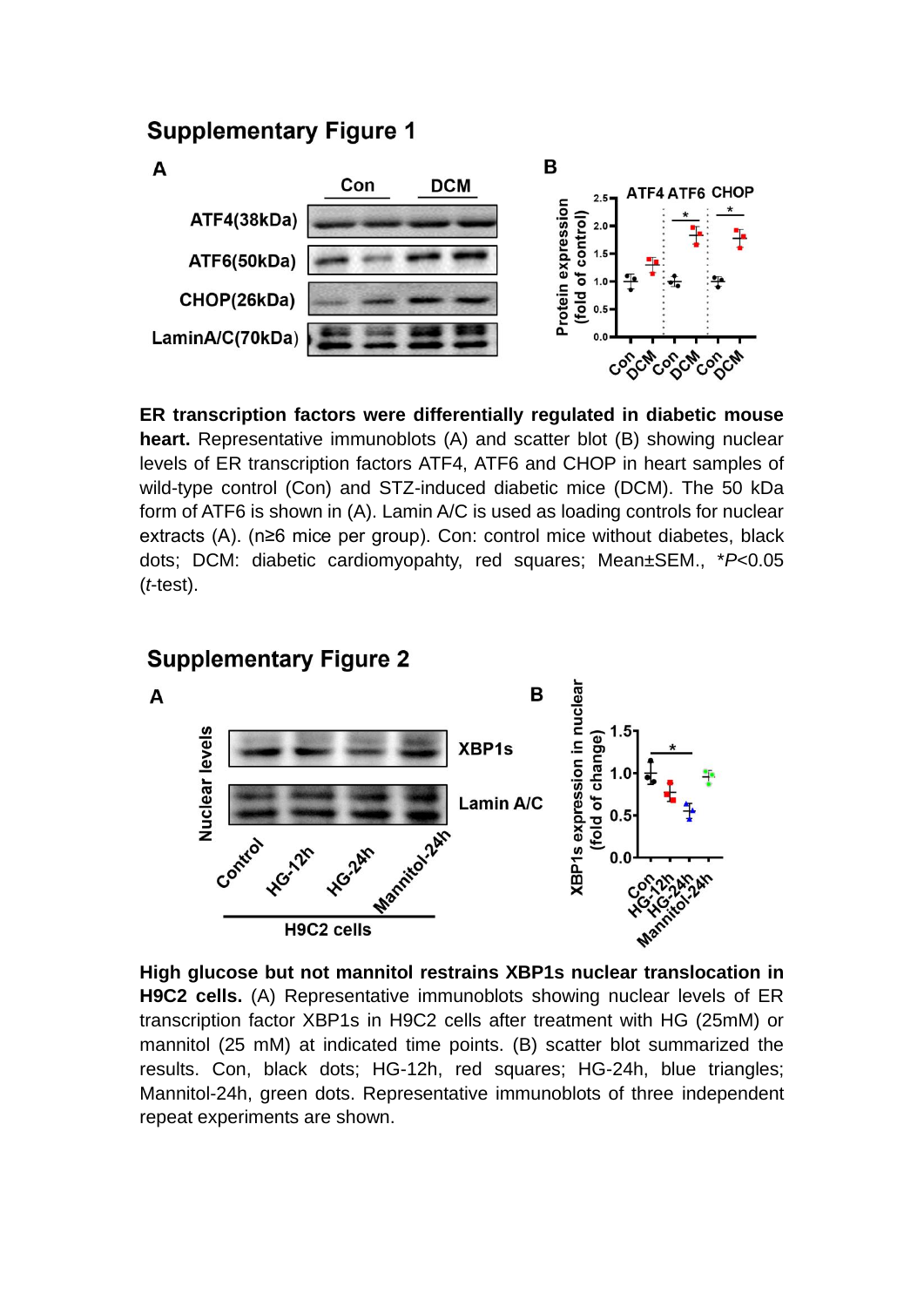## **Supplementary Figure 3**



**IgG controls for immunoprecipitation experiments.** (A) Immunoblotting of XBP1s (XBP1s IB) following immunoprecipitation using antibodies against XBP1s or IgG control (IgG IP) from whole cell lysates of control H9C2 cells. (B) Immunoblotting of Flag (Flag IB) following immunoprecipitation using antibodies against Flag or IgG control (IgG IP) from whole cell lysates of control H9C2 cells.

#### **Supplementary Figure 4**



(A) Schematic diagram shown for domains in both XBP1u and XBP1s – shared regions shown with the same color. DBD, DNA binding domain. TAD, transactivation domain. Diagram of mutagenesis of lysine residues (K) to arginine (R) at the SUMO consensus motifs of mouse XBP1s protein. (B) Fluorescent microscopic images of XBP1s-EGFP fusion constructs and (C)Immunoblots of Flag-XBP1s from protein extracts in H9C2 cells upon transfection with different Flag-XBP1s adenoviruses. GAPDH served as loading controls. scale bar, 200 μm.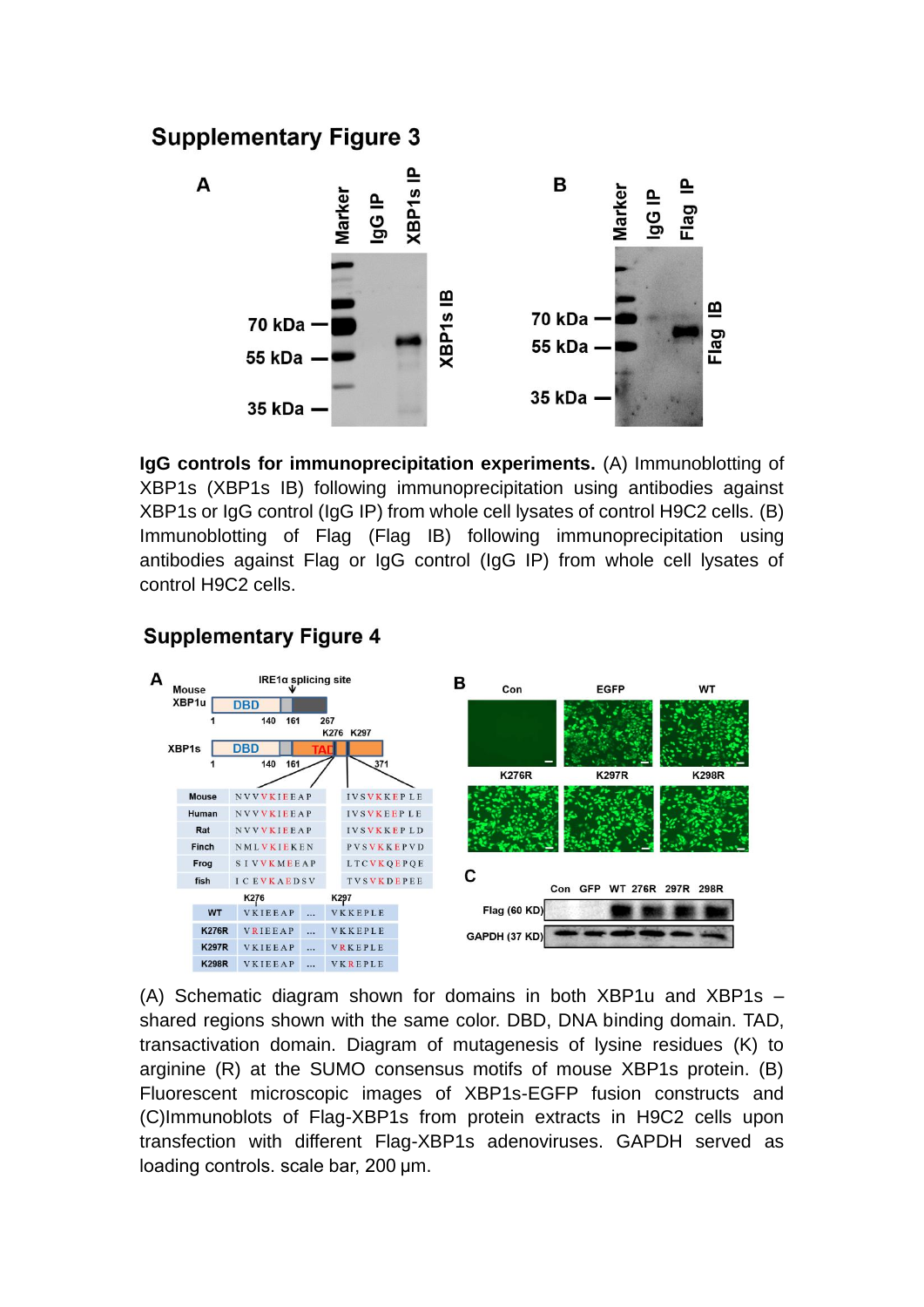#### **Supplemental Table 1: UPR gene primers for quantitative polymerase chain reaction**

|    | Genes              | Pimers  | Sequences                   |
|----|--------------------|---------|-----------------------------|
| 1  | Srebf <sub>2</sub> | Forward | <b>GCCGAACTGGGCGATGGAT</b>  |
|    |                    | Reverse | CGTCGATGTCCCCGAGAGTC        |
| 2  | Rpn1               | Forward | <b>GCCCGGTGATTGTTGCTTAC</b> |
|    |                    | Reverse | AACAGGATGTAGAAGGCGGC        |
| 3  | Cct7               | Forward | CTTACTGCACCCTCCCAGAC        |
|    |                    | Reverse | GGTTAGCTAAGAGGTGGCCG        |
| 4  | Htra2              | Forward | AGCTCCGAGAGCCAAGTTTC        |
|    |                    | Reverse | TCCCCAATGGCCAAGATCAC        |
| 5  | Creb <sub>3</sub>  | Forward | AAGGCTTTTGGAGTGTGCCC        |
|    |                    | Reverse | GGGGGCCAGGAATGTATGTT        |
| 6  | Bax                | Forward | AGGACGCATCCACCAAGAAG        |
|    |                    | Reverse | <b>CAGTTGAAGTTGCCGTCTGC</b> |
| 7  | Nucb1              | Forward | AGCAGGTGACCAGAAAGACG        |
|    |                    | Reverse | TGAGAATCCAGCTGTGGCAG        |
| 8  | Ganab              | Forward | ATGCCCGTGGACTTATGGC         |
|    |                    | Reverse | TCTGGTTGCCTTGTCACCATC       |
| 9  | Canx               | Forward | <b>TCCACTTTTCAGACTGCCCC</b> |
|    |                    | Reverse | ACCATTACTGGACAGAGGAAGTT     |
| 10 | Erp44              | Forward | <b>ATGTGTCCCTCTTGTCCGAG</b> |
|    |                    | Reverse | ACTGCCGGGCTACTTCATTC        |
| 11 | Edem1              | Forward | AGGCGACCAAGAATCCCTTC        |
|    |                    | Reverse | AGAAGCTCTCCATCCGGTCT        |
| 12 | Vcp                | Forward | <b>TCTCGTAGCCGTTACCCTCA</b> |
|    |                    | Reverse | ACCGATTGGGACGGTTCTTC        |
| 13 | Dnajb9             | Forward | CGAACAGGACGAAGGTTGCT        |
|    |                    | Reverse | <b>ACTGACTGTGGAGTTGCCAT</b> |
| 14 | Dnajb3             | Forward | <b>GCTGCTTCGCATTGATACCC</b> |
|    |                    | Reverse | CCTATCCCTGCGATCCCAAC        |
| 15 | Herpud1            | Forward | GCTTCCAAAGCAGGAAAAGCG       |
|    |                    | Reverse | TGACTAGTGTTGTCCGGCTG        |
| 16 | Hspa2              | Forward | TCGTCCTAACGTTGCTTTGC        |
|    |                    | Reverse | CTGGTCGTTGGCGATGATCT        |
| 17 | Rnf <sub>5</sub>   | Forward | GAATGCCCGGTGTGTAAAGC        |
|    |                    | Reverse | CGGGGTGGGGTTTTCAATCT        |
| 18 | Sec62              | Forward | AGCAGTGCACACTCCTTTCA        |
|    |                    | Reverse | GCCTTTCCTCCGGACAACAT        |
| 19 | Sec63              | Forward | AGCAAAGACGACGAAGCAGA        |
|    |                    | Reverse | TCAGCTCTACCTCGGGAAAGT       |